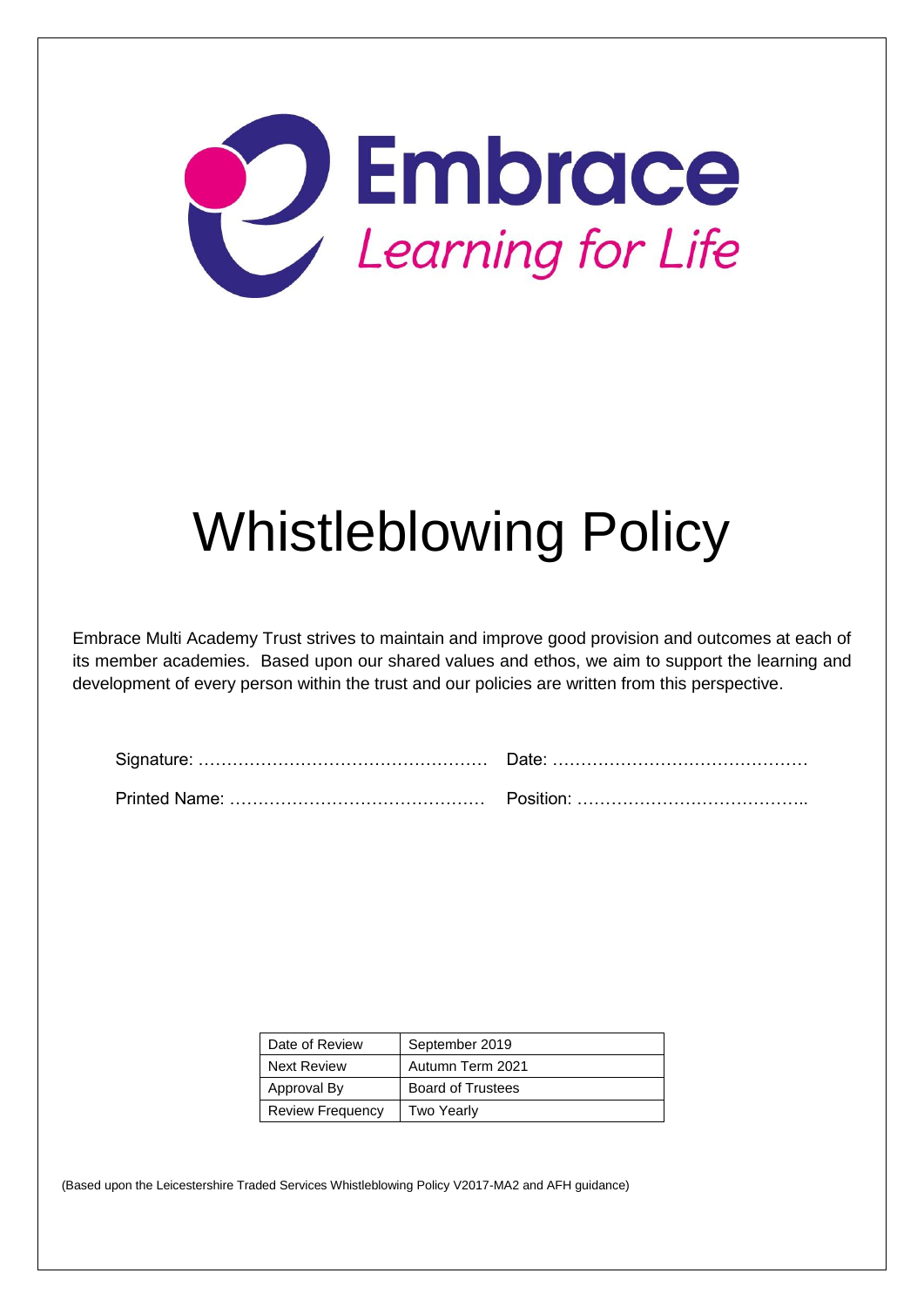This policy applies to all employees of Embrace Multi Academy Trust, including headteachers/principals, teachers and all support staff regardless of whether they are permanent, fixed term, casual, agency or volunteers.

For the purposes of this policy, headteachers/principals will be referred to as headteacher and schools will be referred to as academies.

# **Scope**

Embrace Multi Academy Trust and its constituent academies are committed to the highest standards of openness, honesty and accountability. It is very important that all employees feel they are able to talk about any concerns they may have and where they have reasonable cause to believe there has been a detrimental effect on education provided to pupils and the working environment for staff.

This policy encourages and enables employees to raise promptly (disclose) any serious concerns they may have about the activities of employees, governors, or external organisations in relation to their dealings with the trust or its academies, without worrying about doing so.

This policy:

- enables employees to raise any concerns they may have and to receive feedback about the outcome of any resulting investigation. It is important to note that the employee will not receive information regarding the detail of the investigation nor any actions taken
- allows employees to understand how and where to escalate their concerns, if following the completion of any internal processes, their concerns remain
- protects employees from reprisals or victimisation for 'whistleblowing' made in good faith.

## **Purpose**

Where an employee has a concern, it may be about something that is either already happening, has taken place, or is likely to happen in the future and is:

- a criminal offence or is potentially unlawful
- a miscarriage of justice
- regarding the application of the trust's or academy's policies or operating procedures
- an act of fraud or corruption
- likely to cause damage or harm to a member of the public, the trust, a trust academy, employees or the pupils
- an act creating a risk to health and safety
- an act causing damage to the environment
- is a breach of any other legal obligation

**Or**

• is a deliberate attempt by an individual or group of people to conceal any of the above.

Where a complaint is a made in good faith and falls into one (or more) of the above categories, the employee will be afforded protection under the Public Interest Disclosure Act 1998 from any repercussions on their present position or future career.

A full list of disclosures qualifying for protection can be found in the Public Interest Disclosure Act 1998.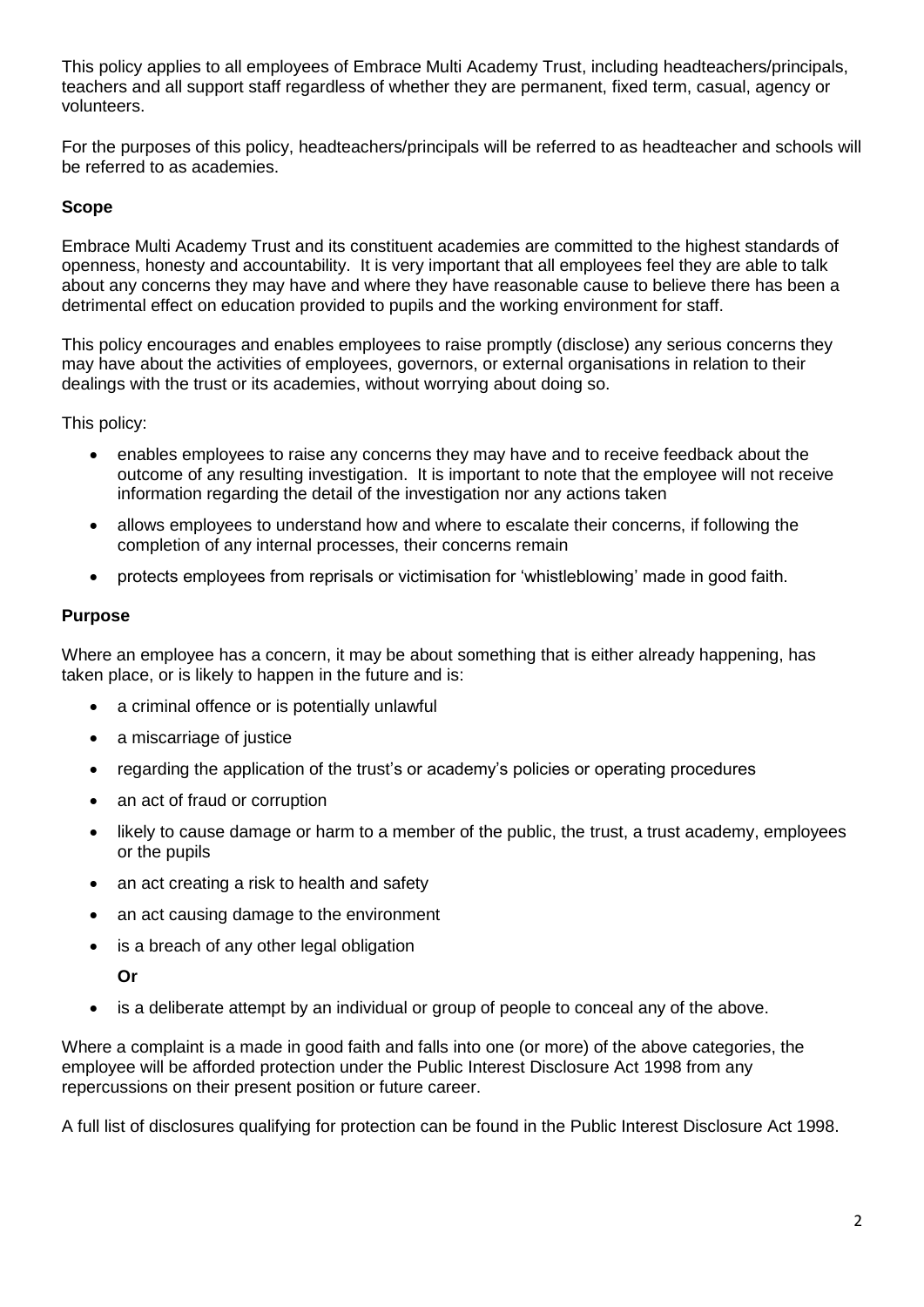# **Confidentiality**

The identity of employees who raise concerns will be protected as far as practicable. However, the investigation may, out of necessity, reveal the source of the information and statements made by the employee(s) who raised the issue may comprise part of any formal process, for example if a formal process/hearing is required.

Employees are encouraged to put their name to any allegations made. Concerns expressed anonymously will be considered at the discretion of the trust or academy, taking into account:

- the seriousness of the issues raised
- the credibility of the concern
- the likelihood of the allegation being substantiated
- whether it is considered that the allegations are untrue/false.

If an allegation is made in good faith, but is not upheld following a thorough investigation, no action will be taken against the employee who raised the concern. However, employees who make malicious or vexatious allegations may be subject to disciplinary action.

## **Raising a concern**

#### **Who can raise a concern?**

Any individual who currently works for or who has previously worked for the trust or one of its academies may raise a complaint. In addition, a complaint may also be raised by an individual who works for an organisation that provides a service to the trust or its academies such as agency workers, volunteers and governors, who can raise a complaint under the policy.

#### **How to raise a concern?**

Concerns can be raised orally or in writing as specified below. It is important that the employee provides as much detail as possible (including specific names, dates and places where known).

## **Who to raise your complaint with:**

Employees should normally raise concerns with their line manager in the first instance. However, this will depend on the nature of the concern, the seriousness and sensitivity of the issue, and who is allegedly involved.

Employees who feel unable to approach their line manager may contact the headteacher. Where the concerns being raised relate to the headteacher, employees may contact a member of the governing board. Where concerns being raised relate to a member of the central shared services team, employees may contact the trust leader. Where the concerns being raised relate to the trust leader, employees may contact a member of the board of trustees. Trade Union members may wish to contact their union representative for assistance or advice on raising an issue.

Where an employee is concerned that the governing board is acting or proposing to act unreasonably or has failed to discharge its duties, this can be raised with the trust leader. Where an employee is concerned that the board of trustees is acting or proposing to act unreasonably or has failed to discharge its duties, this can be raised with the secretary of state for education.

Alternatively where concerns are of a serious nature and criminal activity is suspected, employees have the right to raise issues directly with the police or other relevant agencies as they see fit.

Employees who raise an issue in good faith under this policy are protected by the Public Interest Disclosure Act 1998 from any repercussions on their present position or future career. The Act does not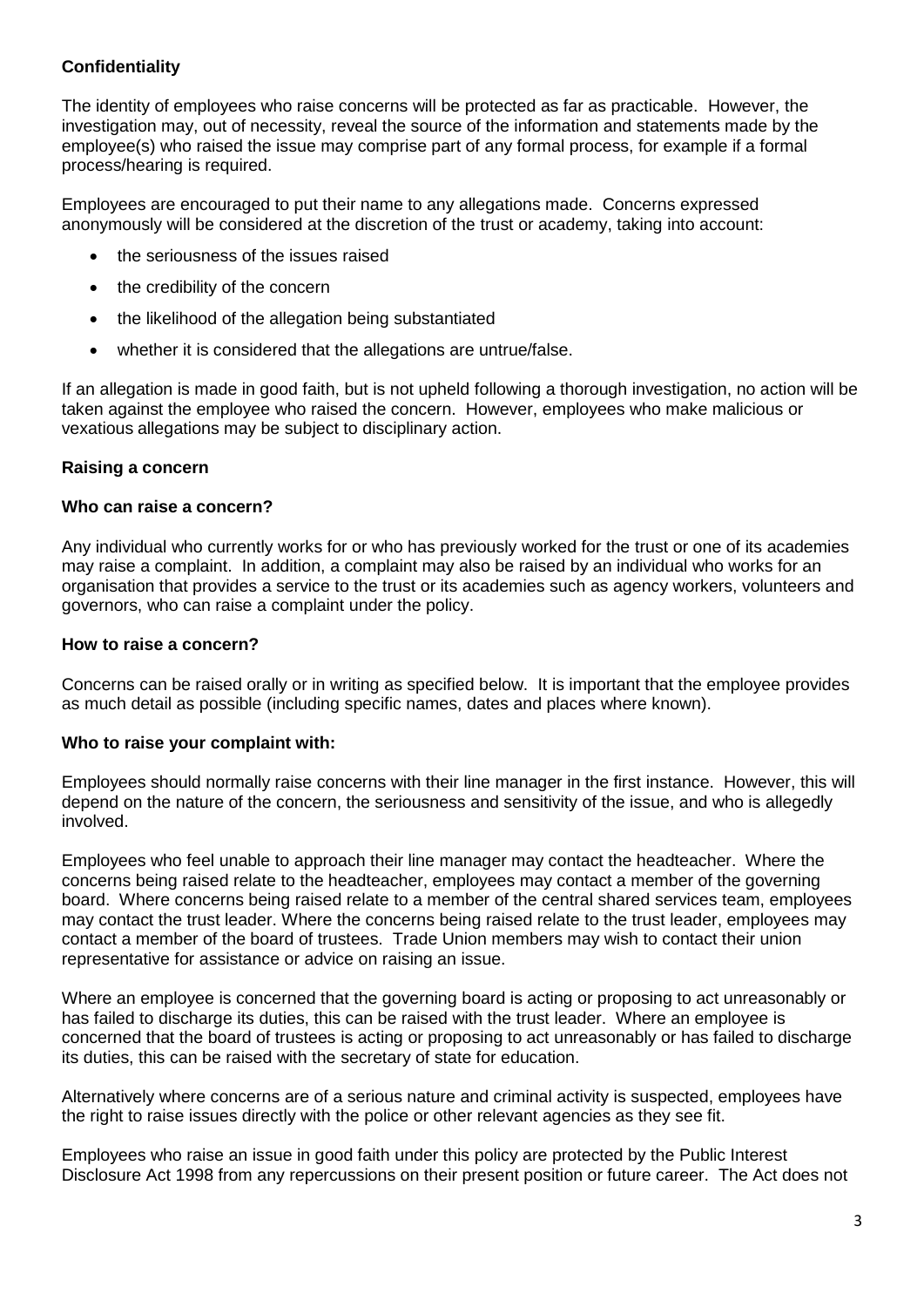protect anyone who is acting maliciously, making false allegations or who is seeking personal gain. The trust does not tolerate any form of harassment or victimisation against an individual raising a concern.

# **Response**

The action taken will depend on the nature of the concern. For example, the matter may:

- be investigated internally
- be investigated by a third party (such as HR)
- be referred to the academy external auditor
- be referred to the police
- form the subject of an independent inquiry.

To protect individuals, the academy and the trust, initial enquiries will be made to determine whether an investigation is appropriate and what form it should take. Allegations which fall within the scope of specific procedures (eg child protection or unlawful discrimination issues) will normally be dealt with under those procedures.

Some concerns may be resolved by agreed action without the need for investigation.

The person with whom the issue was raised will write to the employee (within 10 working days of receiving the complaint) to:

- acknowledge that the concern has been raised
- indicate how it is proposed to deal with the matter
- advise whether further investigations will take place and, if not, why not,
- confirm, where possible, an estimate of how long it will take to provide a final response.

If necessary, further information will be sought from the employee regarding the concern. The employee will have the right to be accompanied at any meetings by a Trade Union representative or work colleague.

# **Outcome of Investigation**

If an investigation is warranted, the employee will be informed about the outcome of any investigation, but not the detail of the investigation or any action taken against another employee (eg disciplinary action).

The employee who raised the concern has no right of appeal against the outcome of the investigation, however, if the employee is not satisfied with the outcome of the investigation and wishes to take the matter outside the academy, they may contact:

- for safeguarding issues only, Leicestershire County Council's Allegations Manager (LADO) (tel: 0116 3057597)
- their local councillor (for employees who live in the area of the trust academy concerned)
- relevant professional bodies or regulatory organisations (Department for Education, ESFA, Ofsted, HM Revenue and Customs)
- the police
- the whistleblowing charity: Public Concern at Work (tel: 020 7404 6609)
- the Audit Commission (tel: 0845 052 2646)

When taking the matter outside of the trust or academy, the employee must ensure that they do not disclose any confidential information about the trust, academy or its employees and pupils, which is not relevant to the issue.